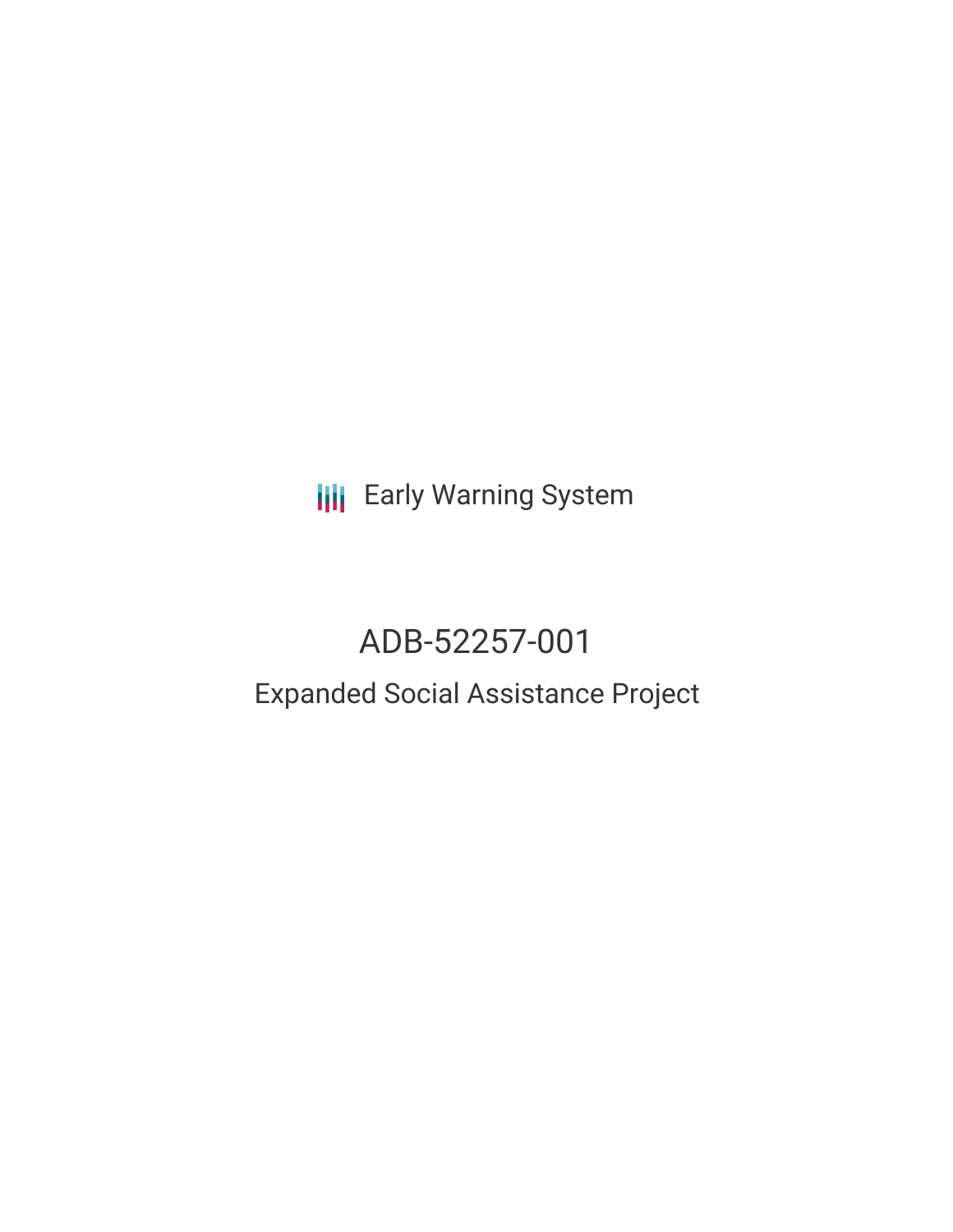### **Quick Facts**

| <b>Countries</b>               | Philippines                              |
|--------------------------------|------------------------------------------|
| <b>Financial Institutions</b>  | Asian Development Bank (ADB)             |
| <b>Status</b>                  | Proposed                                 |
| <b>Bank Risk Rating</b>        | B                                        |
| <b>Borrower</b>                | Government of Philippines                |
| <b>Sectors</b>                 | Education and Health, Law and Government |
| <b>Investment Type(s)</b>      | Loan                                     |
| <b>Investment Amount (USD)</b> | \$300.00 million                         |
| <b>Loan Amount (USD)</b>       | \$300,00 million                         |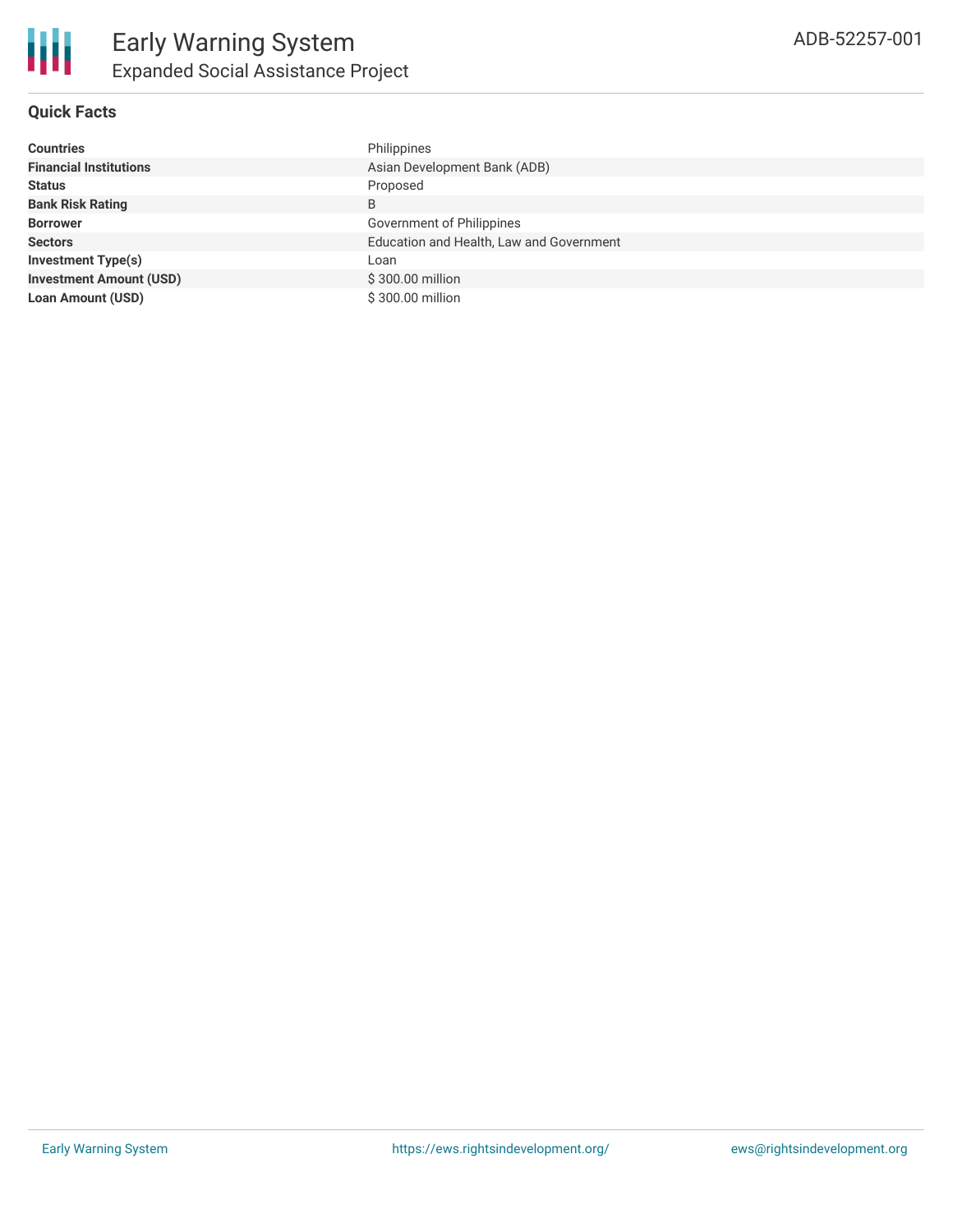

#### **Project Description**

According to the bank website, the proposed project will support the Philippine Development Plan 2017 2022 goal of helping individuals and families cope with risks through a universal and transformative social protection system that builds socioeconomic resilience. Additional financing approved in 2016 funded a share of the CCT education and health grants for more than four million households nationwide. While the proposed third phase of support will continue to strengthen the CCT program, it will also help to build a more integrated and efficient social protection system. It will finance transfers and strengthen implementation mechanisms (including payment, financial management, and targeting) for the government's expanded social transfers, including the social pension program. The project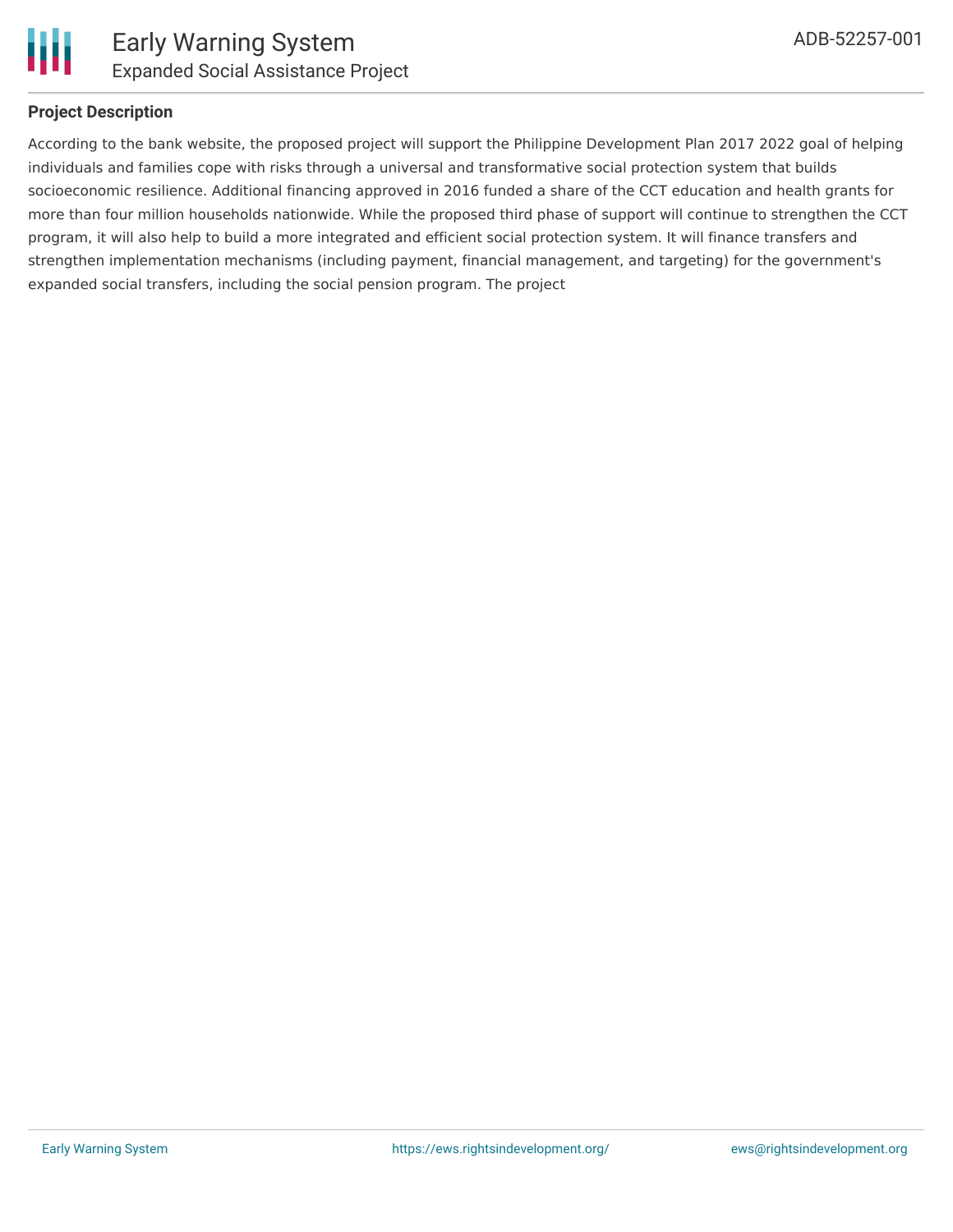#### **Investment Description**

Asian Development Bank (ADB)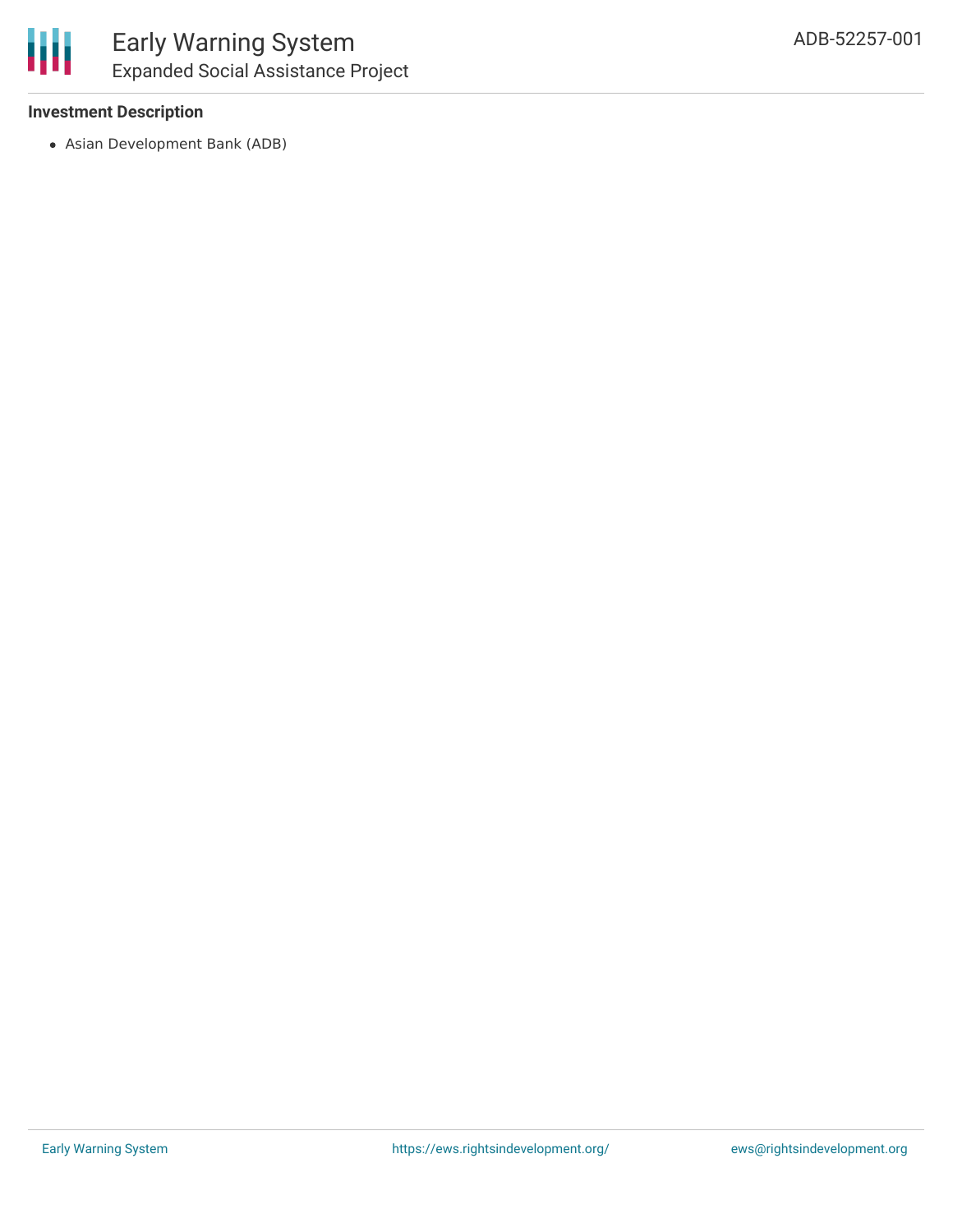

#### **Contact Information**

Responsible ADB Officer Schelzig, Karin Mara Responsible ADB Department Southeast Asia Department Responsible ADB Division Human and Social Development Division, SERD Executing Agencies Department of Social Welfare and Development Batasan Pambansa Complex Constitution Hills, Quezon City, Philippines

#### **ACCOUNTABILITY MECHANISM OF ADB**

The Accountability Mechanism is an independent complaint mechanism and fact-finding body for people who believe they are likely to be, or have been, adversely affected by an Asian Development Bank-financed project. If you submit a complaint to the Accountability Mechanism, they may investigate to assess whether the Asian Development Bank is following its own policies and procedures for preventing harm to people or the environment. You can learn more about the Accountability Mechanism and how to file a complaint at: http://www.adb.org/site/accountability-mechanism/main